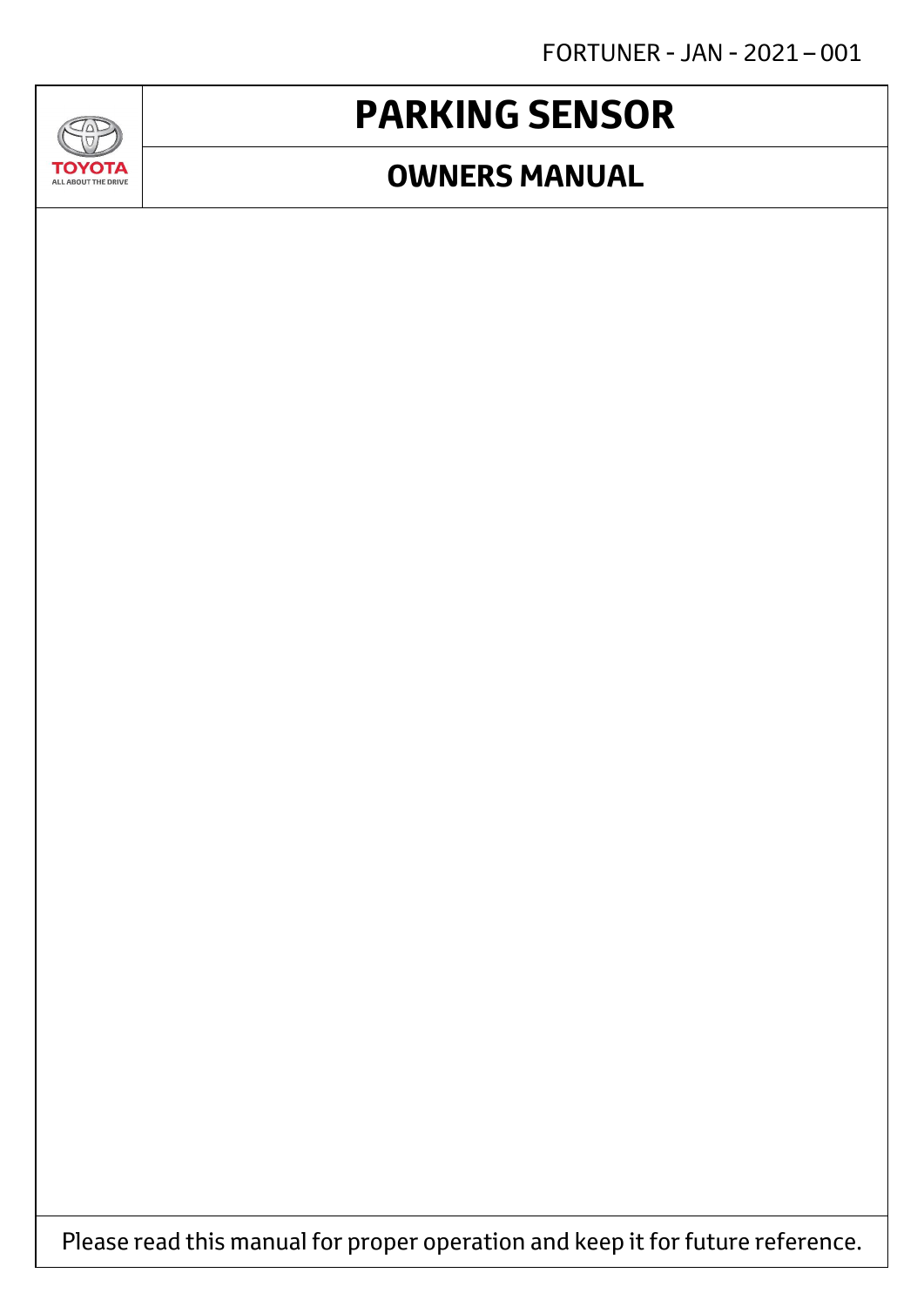

# **TABLE OF CONTENTS**

### **PARKING SENSOR**

| <b>Section</b> | <b>Title</b>                      | Page    |
|----------------|-----------------------------------|---------|
|                |                                   |         |
| 1.0            | <b>Introduction</b>               | 1       |
| 1.1            | <b>Operating Instructions</b>     |         |
|                |                                   |         |
| 2.0            | <b>User Instructions</b>          | $2 - 3$ |
| 2.1            | <b>System Operating Condition</b> |         |
| 2.2            | Detection Zone                    |         |
| 2.3            | <b>General Recommendations</b>    |         |
|                |                                   |         |
| 3.0            | <b>Warranty Conditions</b>        | 4       |
| 3.1            | Warranty                          |         |
| 3.2            | <b>Customer Care</b>              |         |

Please read this manual for proper operation and keep it for future reference.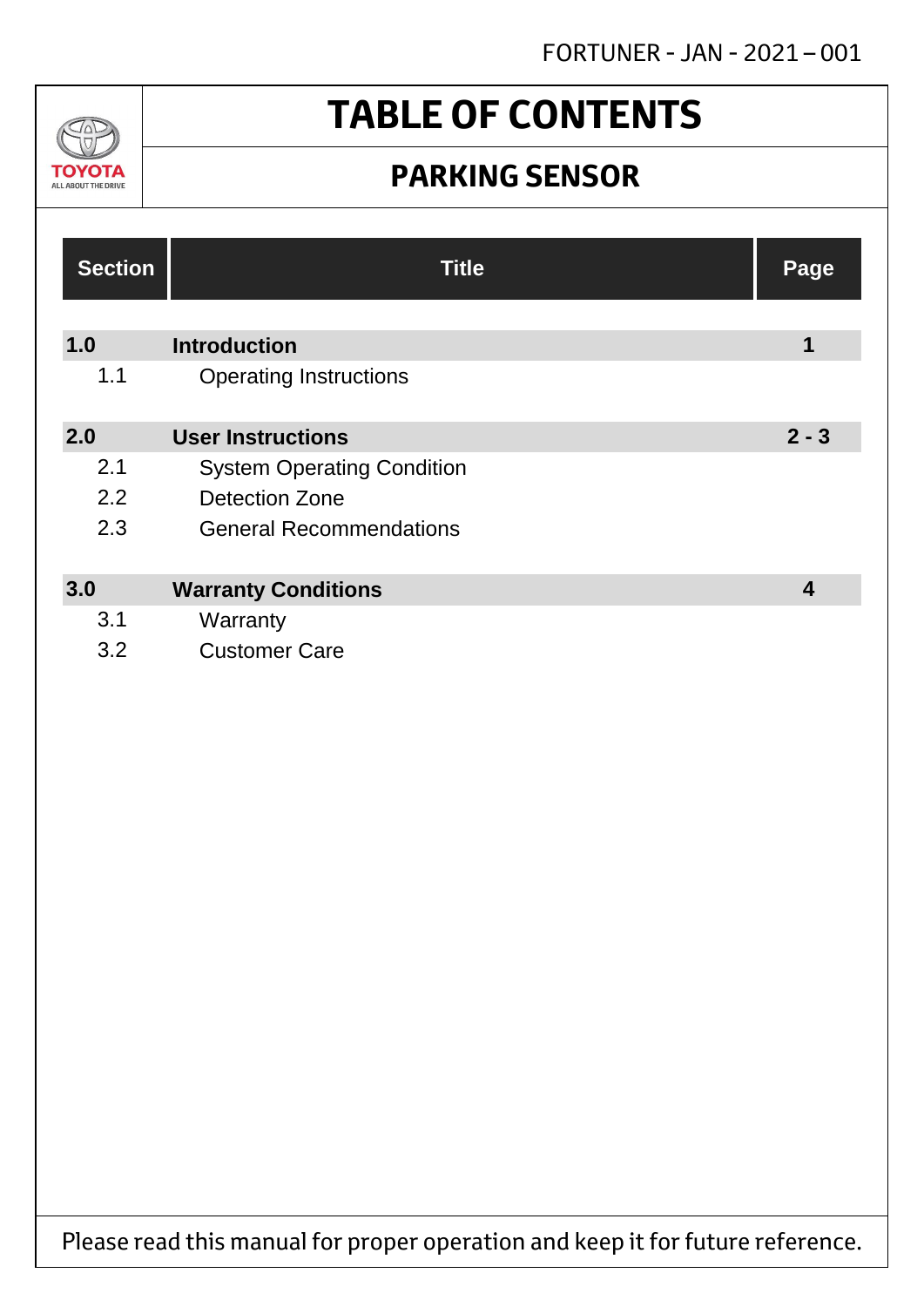# ALL ABOUT THE DRIVE

# **SECTION 1.0**

### **Introductions**

#### **Operating Instructions 1.1**

- This Toyota Fortuner is equipped with a system that facilitates parking manoeuvers in reverse and forward by detecting any obstacles that could damage the car.
- This system is equipped with two audible warning device which produce low pitch acoustic for front detection and high pitch for rear detection.
- Any obstacle detected is indicated by an intermittent beep signal, which increases in frequency until it becomes a continuous beep as the vehicle moves near to the obstacle itself.



When the gear is at "P" or "N" position, front sensor is also activated except parking bracke is "ON".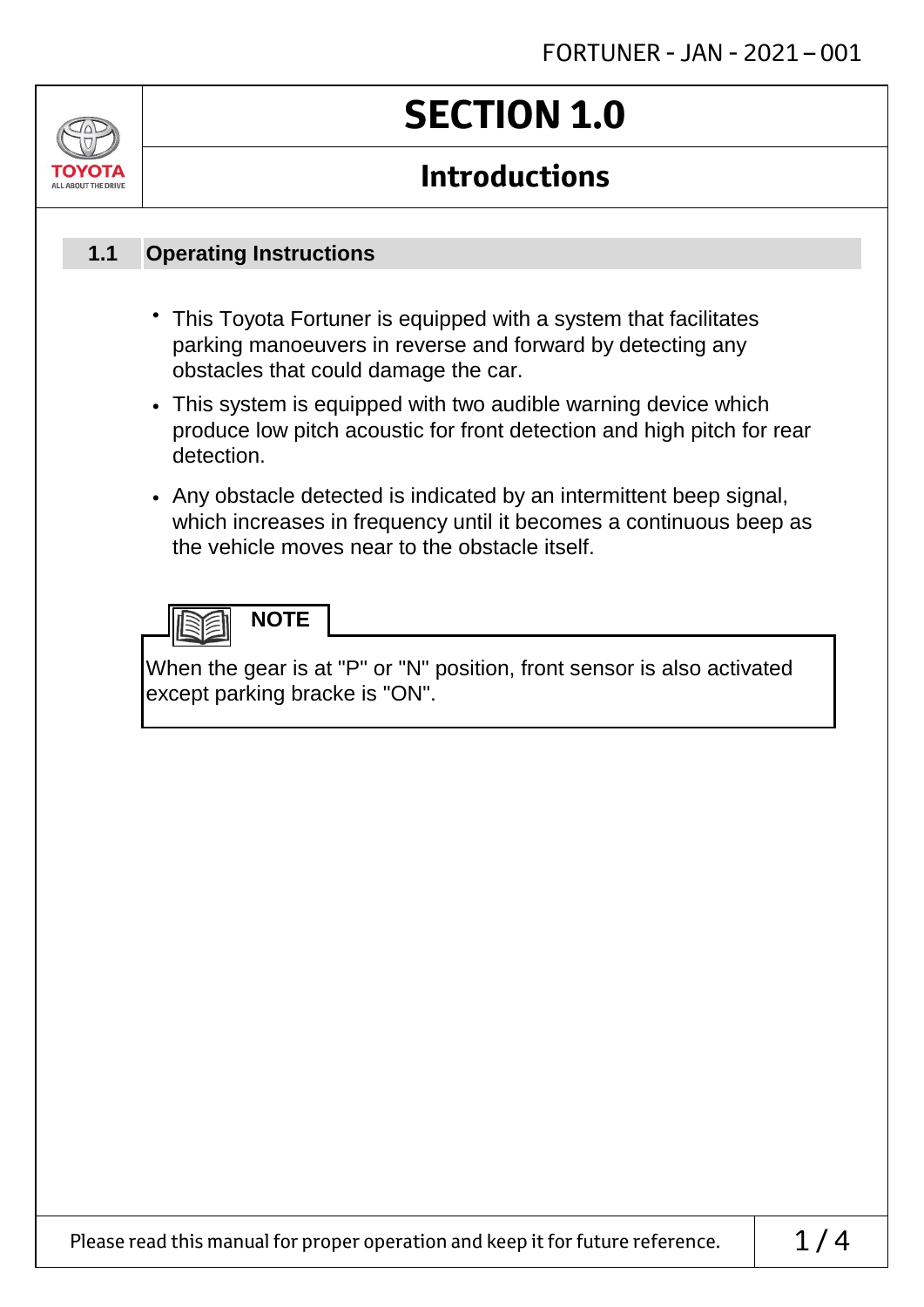

•

# **SECTION 2.0**

### **User Instructions**

#### **System Operating Condition 2.1**

|  | <b>CONDITIONS</b>           |                                |                                                              |                               |                              |
|--|-----------------------------|--------------------------------|--------------------------------------------------------------|-------------------------------|------------------------------|
|  | <b>MAIN SWITCH</b><br>(LED) | <b>GEAR</b><br><b>POSITION</b> | PARKING BRAKE /<br><b>SPEED</b>                              | <b>FRONT</b><br><b>SENSOR</b> | <b>REAR</b><br><b>SENSOR</b> |
|  |                             | Reverse (R)                    | All Mode                                                     | ON                            | ON                           |
|  | ON                          | *Except<br>Reverse (R)         | Parking Brake OFF &<br>10km/h or less                        | ON                            | <b>OFF</b>                   |
|  | (LED ON)                    |                                | <b>Parking Brake Press</b><br>ON or<br>vehicle speed >10km/h | <b>OFF</b>                    | <b>OFF</b>                   |
|  | OFF / (LED OFF)             |                                | All Mode                                                     |                               | <b>OFF</b>                   |

Note :

- LED in main switch turns "ON" and "OFF" alternately by pushing the main switch button.
- When the main switch button is pushed "ON" side, LED in the switch turns "ON", and each front and rear speaker makes continuous beep sound for about 1 sec. to inform the driver that the system is activated.

#### **Detection Zone 2.2**

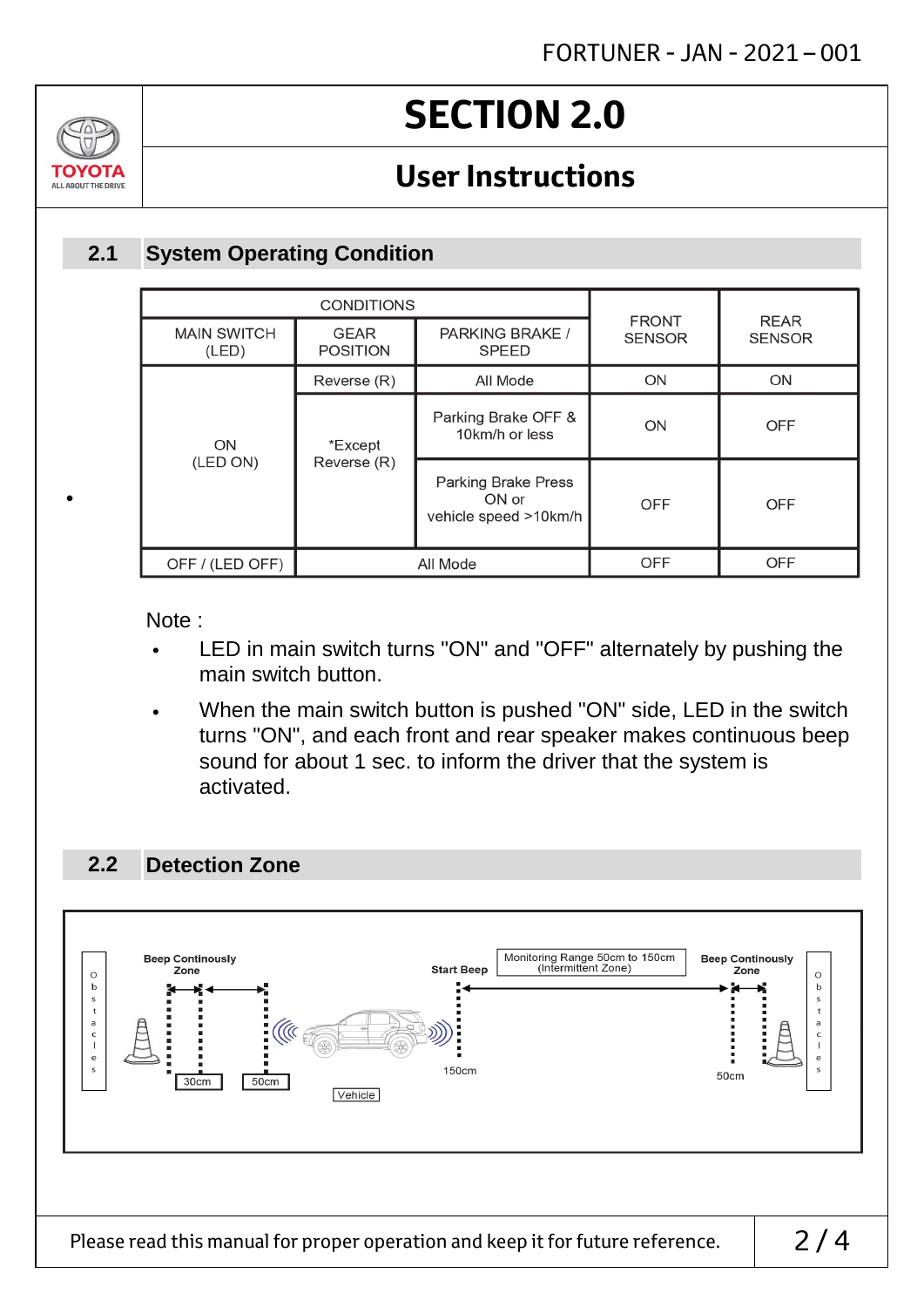# **SECTION 2.0**

### **User Instructions**

#### **Detection Zone 2.2**

ALL AROUT THE DRIV

| Sensor                          | Front                 | Rear                   | <b>BEEP SIGNAL</b>                                                                                                                                                                                     |
|---------------------------------|-----------------------|------------------------|--------------------------------------------------------------------------------------------------------------------------------------------------------------------------------------------------------|
| Detection                       | FL, FR                | RLC, RRC               |                                                                                                                                                                                                        |
| Intermittent<br>Zone            | Approx.<br>30 to 50cm | Approx.<br>50 to 150cm | The sensor gives intermittent acoustic signal if an<br>obstacle is detected even if the vehicle is at a<br>stand still. The acoustic signal gets more rapid as<br>the vehicle approaches the obstacle. |
| Continuous<br>Signaling<br>Zone | Up to about<br>30cm   | Up to about<br>50cm    | The sensor detects obstacles and gives a<br>continuous acoustic signal whether the vehicle is<br>at a stand still moving. The driver should stop.                                                      |

#### **General Recommendation 2.3**

- This device is an parking aid but the driver must ultimately be responsible for evaluating obstacles.
- The driver shall use this device to avoid and prevent damage to persons or property.
- High speed manoeuvres using this device may prevents the obstacles from being detected in time.
- In certain circumstances, awkward obstacles, such as very low, thin or pointed ones may not be detected.
- To avoid faulty operation, mud and dirt must be cleaned from the sensors. Do not use hard or pointed objects to clean the sensors.
- Objects directly underneath the bumpers cannot be detected. Some objects located lower than the ultrasonic sensors, or thin objects, may not be detected as the vehicle comes close to these objects.
- An objects might not be detected if the vehicle is too close.